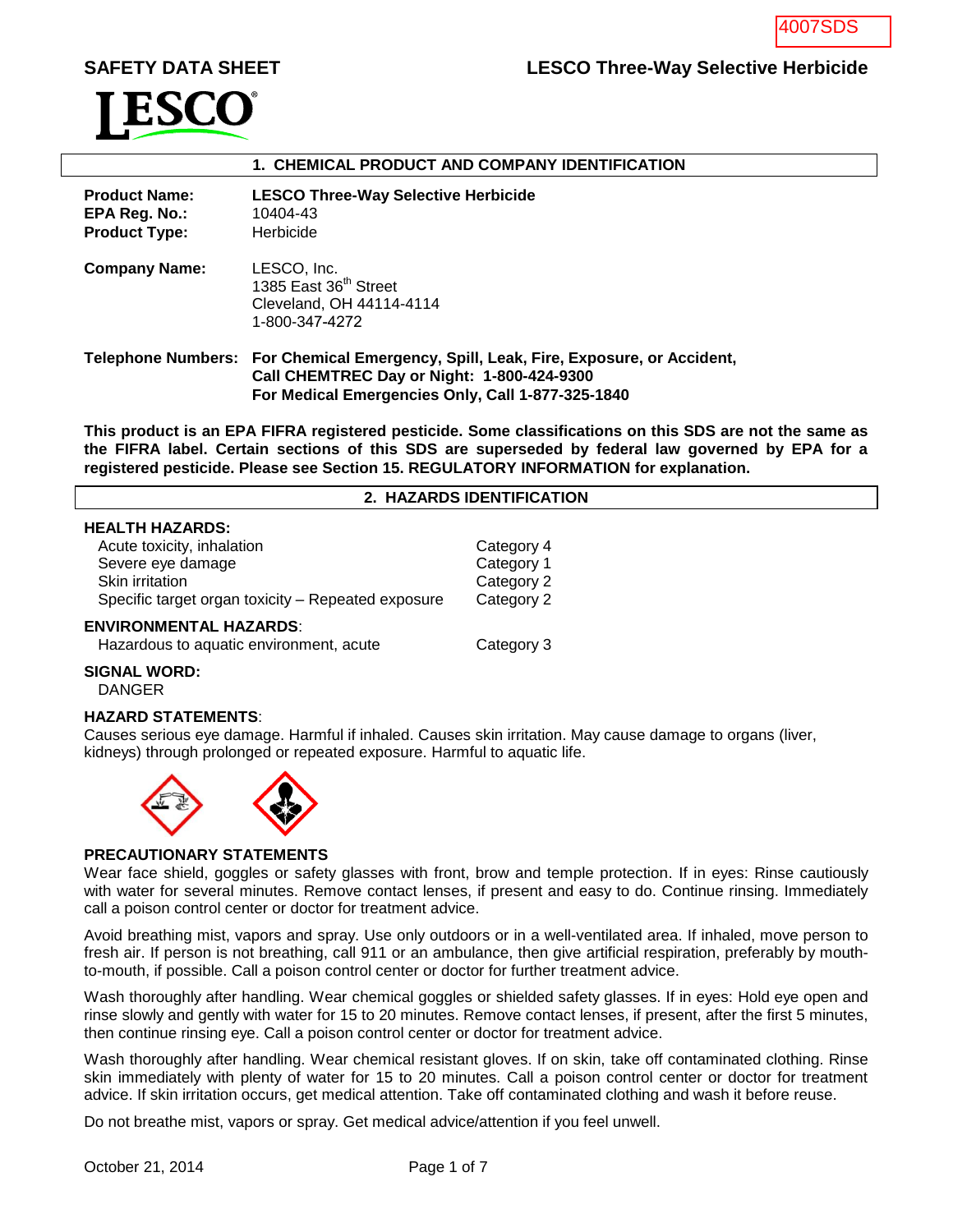# **SAFETY DATA SHEET LESCO Three-Way Selective Herbicide**

# **3. COMPOSITION / INFORMATION ON INGREDIENTS**

| <b>COMPONENT</b>                                                                                  | CAS NO.    | % BY WEIGHT   |
|---------------------------------------------------------------------------------------------------|------------|---------------|
| Dimethylamine Salt of 2,4-Dichlorophenoxyacetic Acid                                              | 2008-39-1  | 30.56         |
| Dimethylamine Salt of (+)-R-2-(2-Methyl-4-Chlorophenoxy)                                          | 66423-09-4 | 8.17          |
| propionic acid<br>Dimethylamine Salt of Dicamba (3,6-Dichloro-o-anisic Acid)<br>Inert Ingredients | 2300-66-5  | 2.77<br>58.50 |

# **Synonyms:** Mixture of 2,4-D, Mecoprop-p (MCPP-p) and Dicamba

# **4. FIRST AID MEASURES**

**If in Eyes:** Hold eye open and rinse slowly and gently with water for 15 to 20 minutes. Remove contact lenses, if present, after the first 5 minutes, then continue rinsing eye. Call a poison control center or doctor for treatment advice.

**If Swallowed:** Call a poison control center or doctor immediately for treatment advice. Have person sip a glass of water if able to swallow. Do not induce vomiting unless told to do so by the poison control center or doctor. Do not give anything by mouth to an unconscious person.

**If on Skin or Clothing:** Take off contaminated clothing. Rinse skin immediately with plenty of water for 15 to 20 minutes. Call a poison control center or doctor for treatment advice.

**If Inhaled:** Move person to fresh air. If person is not breathing, call 911 or an ambulance, then give artificial respiration, preferably by mouth-to-mouth, if possible. Call a poison control center or doctor for further treatment advice.

**Note to Physician**: Probably mucosal damage may contraindicate the use of gastric lavage.

## **5. FIRE FIGHTING MEASURES**

**Extinguishing Media:** Recommended for large fires: foam or water spray. Recommended for small fires: dry chemical or carbon dioxide.

**Special Fire Fighting Procedures:** Firefighters should wear NIOSH/MSHA approved self-contained breathing apparatus and full fire-fighting turn out gear. Dike area to prevent runoff and contamination of water sources. Dispose of fire control water later.

**Unusual Fire and Explosion Hazards:** If water is used to fight fire, contain runoff, using dikes to prevent contamination of water supplies. Dispose of fire control water later.

**Hazardous Decomposition Materials (Under Fire Conditions):** May produce gases such as hydrogen chloride and oxides of carbon and nitrogen.

## **6. ACCIDENTAL RELEASE MEASURES**

**Personal Precautions:** Wear appropriate protective gear for the situation. See Personal Protection information in Section 8.

**Environmental Precautions:** Prevent material from entering public sewer systems or any waterways. Do not flush to drain. Large spills to soil or similar surfaces may necessitate removal of topsoil. The affected area should be removed and placed in an appropriate container for disposal.

**Methods for Containment:** Dike spill using absorbent or impervious materials such as earth, sand or clay. Collect and contain contaminated absorbent and dike material for disposal.

**Methods for Cleanup and Disposal:** Avoid creation of dusty conditions. If dry, sweep or scoop up material and place into container for disposal. If wet, pump any free liquid into an appropriate closed container. Decontaminate tools and equipment following cleanup. See Section 13: DISPOSAL CONSIDERATIONS for more information.

**Other Information:** Large spills may be reportable to the National Response Center (800-424-8802) and to state and/or local agencies.

# **7. HANDLING AND STORAGE**

#### **HANDLING**:

Do not get in eyes, or on skin or clothing. Corrosive, causes irreversible eye damage. Users should wash hands before eating, drinking, chewing gum, using tobacco or using the toilet. Remove clothing immediately if pesticide gets inside. Then wash thoroughly and put on clean clothing. Remove Personal Protective Equipment (PPE) immediately after handling this product. Wash the outside of gloves before removing. As soon as possible, wash thoroughly and change into clean clothing.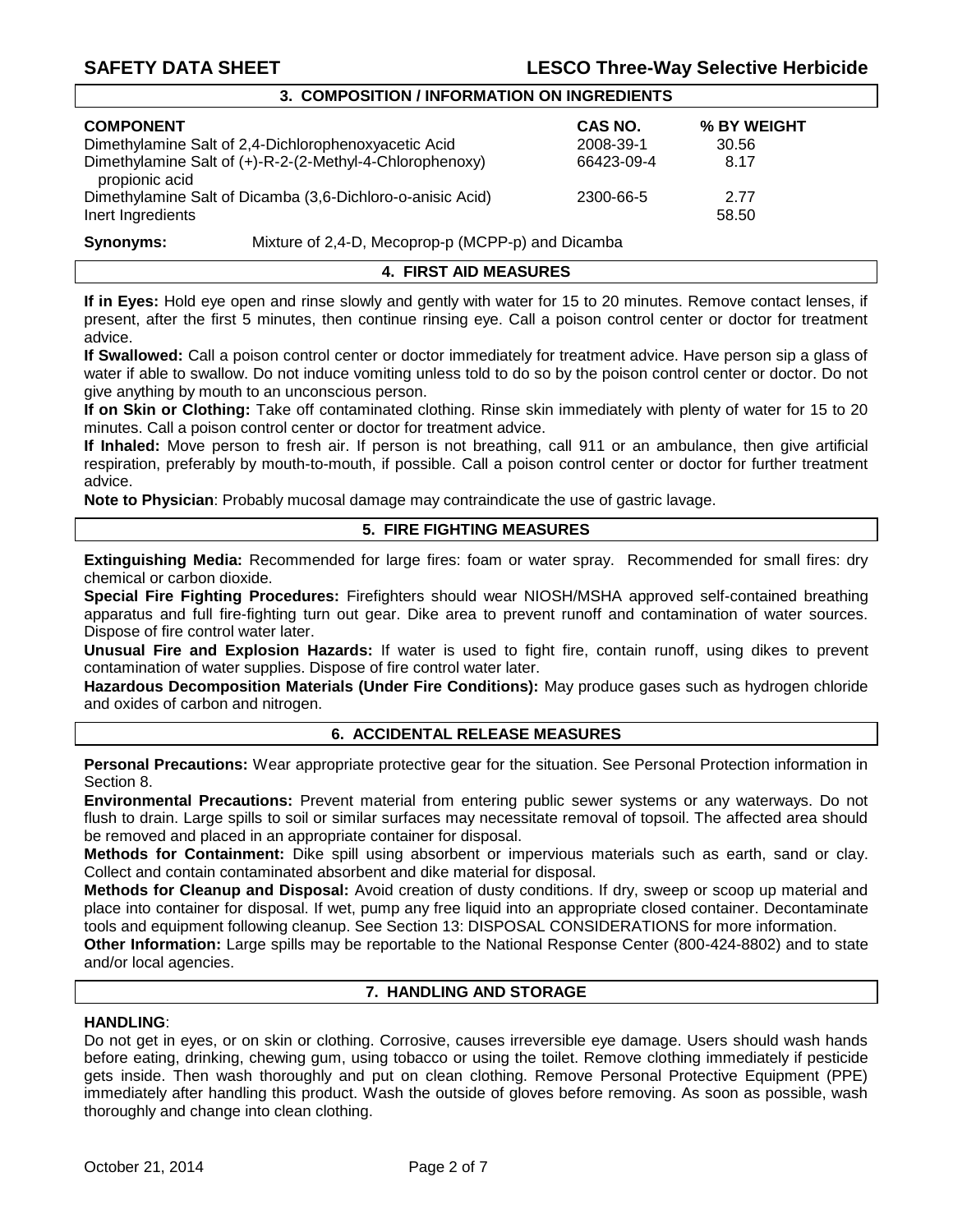# **STORAGE:**

Always use original container to store pesticides in a secured warehouse or storage building. Store at temperatures above 32° F. If allowed to freeze, remix before using. This does not alter the product. Containers should be opened in well-ventilated areas. Keep container tightly sealed when not in use. Do not stack cardboard cases more than two pallets high. Do not store near open containers of fertilizer, seed or other pesticides. Do not contaminate water, food or feed by storage or disposal.

# **8. EXPOSURE CONTROLS / PERSONAL PROTECTION**

# **Engineering Controls:**

Where engineering controls are indicated by specific use conditions or a potential for excessive exposure, use local exhaust ventilation at the point of generation.

# **Personal Protective Equipment:**

**Eye/Face Protection:** To avoid contact with eyes, wear face shield, goggles or safety glasses with front, brow and temple protection. An emergency eyewash or water supply should be readily accessible to the work area.

**Skin Protection:** To avoid contact with skin, wear coveralls over long-sleeved shirt and long pants, shoes plus socks, and chemical-resistant gloves. For overhead exposure, wear chemical-resistant headgear. Wear a chemical-resistant apron when cleaning equipment, mixing, or loading. An emergency shower or water supply should be readily accessible to the work area.

**Respiratory Protection:** Not normally required. If vapors or mists exceed acceptable levels, wear NIOSH approved air-purifying respirator with cartridges/canisters approved for use against pesticides.

**General Hygiene Considerations:** Personal hygiene is an important work practice exposure control measure and the following general measures should be taken when working with or handling this material: 1) do not store, use and/or consume foods, beverages, tobacco products, or cosmetics in areas where this material is stored; 2) wash hands and face carefully before eating, drinking, using tobacco, applying cosmetics or using the toilet.

## **Exposure Guidelines:**

|                        | <b>OSHA</b> |             | <b>ACGIH</b> |             |                 |
|------------------------|-------------|-------------|--------------|-------------|-----------------|
| <b>Component</b>       | TWA         | <b>STEL</b> | TWA          | <b>STEL</b> | Unit            |
| DMA Salt of 2,4-D      | $10*$       | ΝE          | $10*$        | ΝE          | mg/m $^{\circ}$ |
| DMA Salt of Mecoprop-p | NΕ          | ΝE          | <b>NE</b>    | NE          |                 |
| DMA Salt of Dicamba    | NΕ          | NΕ          | NE           | NE          |                 |

\*Based on adopted limit for 2,4-D NE = Not Established

# **9. PHYSICAL AND CHEMICAL PROPERTIES**

| Appearance:<br>Odor:<br>Odor threshold:<br>pH:<br><b>Melting point/freezing point:</b> | Dark brown colored liquid<br>Mild odor<br>No data available<br>6-8<br>$32^{\circ}$ F (0° C) |
|----------------------------------------------------------------------------------------|---------------------------------------------------------------------------------------------|
| Initial boiling point and boiling range                                                | No data available                                                                           |
| <b>Flash point:</b>                                                                    | Not applicable due to aqueous formulation                                                   |
| <b>Evaporation rate:</b>                                                               | No data available                                                                           |
| Flammability (solid, gas):                                                             | No data available                                                                           |
| Upper/lower flammability or explosive limits:                                          | No data available                                                                           |
| Vapor pressure:                                                                        | No data available                                                                           |
| Vapor density:                                                                         | No data available                                                                           |
| <b>Relative density:</b>                                                               | 1.127 g/cm <sup>3</sup> (9.4 lbs/gal) @ 21° C                                               |
| Solubility(ies):                                                                       | Soluble                                                                                     |
| Partition coefficient: n-octanol/water:                                                | No data available                                                                           |
| <b>Autoignition temperature:</b>                                                       | No data available                                                                           |
| <b>Decomposition temperature:</b>                                                      | No data available                                                                           |
| <b>Viscosity:</b>                                                                      | 7.95 cPs @ 21° C                                                                            |

**Note:** Physical data are typical values, but may vary from sample to sample. A typical value should not be construed as a guaranteed analysis or as a specification.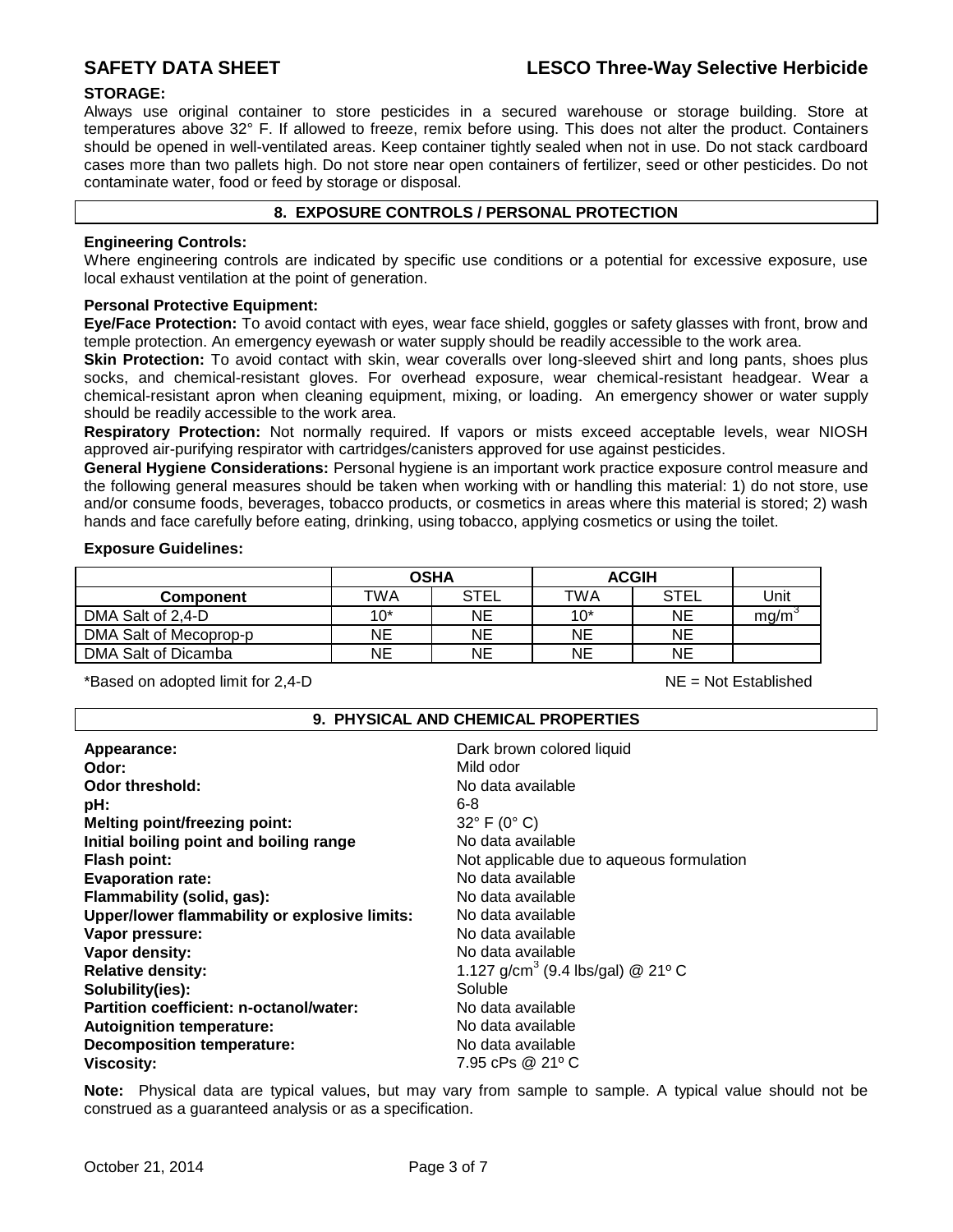# **10. STABILITY AND REACTIVITY**

**Chemical Stability:** This material is stable under normal handling and storage conditions.

**Conditions to Avoid:** Excessive heat. Do not store near heat or flame.

**Incompatible Materials:** Strong oxidizing agents: bases and acids.

**Hazardous Decomposition Products:** Under fire conditions may produce gases such as hydrogen chloride and oxides of nitrogen and carbon.

## **11. TOXICOLOGICAL INFORMATION**

## **Potential Health Effects:**

**Likely Routes of Exposure:** Inhalation, ingestion, eye and skin contact.

**Eye Contact:** Causes irreversible eye damage. Vapors and mist can cause irritation.

**Skin Contact:** Slightly toxic and slightly irritating based on toxicity studies. Overexposure by skin absorption may cause symptoms similar to those for ingestion.

**Ingestion:** Harmful if swallowed. May cause nausea, vomiting, abdominal pain, decreased blood pressure, muscle weakness, muscle spasms.

**Inhalation:** Harmful if inhaled. Overexposure may cause upper respiratory tract irritation and symptoms similar to those from ingestion.

**Medical Conditions Aggravated by Exposure:** Inhalation of product may aggravate existing chronic respiratory problems such as asthma, emphysema or bronchitis. Skin contact may aggravate existing skin disease.

#### **Toxicological Data:**

Data from laboratory studies on this product are summarized below:

**Oral:** Rat LD<sub>50</sub>: >1697 mg/kg **Dermal:** Rabbit  $LD_{50}$ : >5,000 mg/kg **Inhalation:** Rat 4-hr  $LC_{50}$ : >2.14 mg/l **Eye Irritation:** Rabbit: Moderately irritating **Skin Irritation:** Rabbit: Moderately irritating **Skin Sensitization:** Guinea pig: Not a sensitizer

**Subchronic (Target Organ) Effects:** Repeated overexposure to phenoxy herbicides may cause effects to liver, kidneys, blood chemistry, and gross motor function. Rare cases of peripheral nerve damage have been reported, but extensive animal studies have failed to substantiate these observations, even at high doses for prolonged periods. Repeated overexposure to dicamba may cause liver changes or a decrease in body weight.

**Carcinogenicity / Chronic Health Effects:** The International Agency for Research on Cancer (IARC) lists exposure to chlorophenoxy herbicides as a class 2B carcinogen, the category for limited evidence for carcinogenicity in humans. However, more current 2,4-D lifetime feeding studies in rats and mice, as well as an MCPP lifetime feeding study in rats, did not show carcinogenic potential. The U.S. EPA has given 2,4-D and dicamba a Class D classification (not classifiable as to human carcinogenicity).

**Reproductive Toxicity:** No impairment of reproductive function attributable to 2,4-D have been noted in laboratory animal studies. Animal tests with dicamba have not demonstrated reproductive effects.

**Developmental Toxicity:** Studies in laboratory animals with 2,4-D and MCPP have shown decreased fetal body weights and delayed development in the offspring at doses toxic to mother animals. Animal tests with dicamba have not demonstrated developmental effects.

**Genotoxicity:** There have been some positive and some negative studies, but the weight of evidence is that neither 2,4-D nor MCPP is mutagenic. Animal tests with dicamba have not demonstrated mutagenic effects.

#### **Assessment Carcinogenicity:**

This product contains substances that are considered to be probable or suspected human carcinogens as follows:

|                          | <b>Requiatory Agency Listing As Carcinogen</b> |      |            |      |
|--------------------------|------------------------------------------------|------|------------|------|
| <b>Component</b>         | <b>ACGIH</b>                                   | IARC | <b>NTP</b> | OSHA |
| Chlorophenoxy Herbicides | No                                             | 2Β   | No         | No   |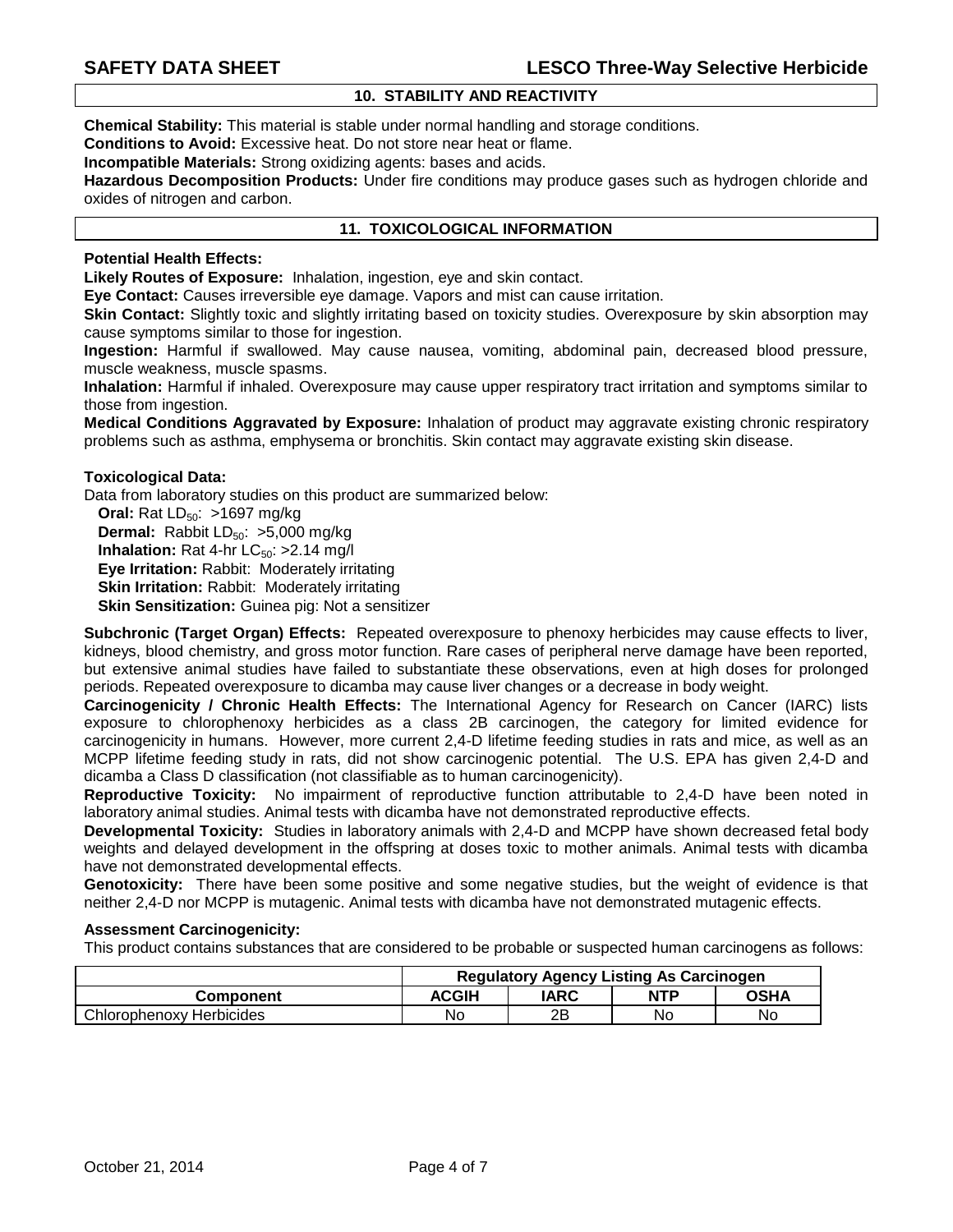# **12. ECOLOGICAL INFORMATION**

### **Environmental Hazards:**

This product is toxic to aquatic invertebrates. Drift or runoff may adversely affect aquatic invertebrates and nontarget plants.

#### **Ecotoxicity:**

Data on 2,4-D Dimethylamine Salt:

| 96-hour LC <sub>50</sub> Bluegill:<br>96-hour LC <sub>50</sub> Rainbow Trout:<br>48-hour EC <sub>50</sub> Daphnia:                     | $524 \text{ ma/l}$<br>$250$ mg/l<br>184 mg/l     | Bobwhite Quail Oral LD <sub>50</sub> :<br>Mallard Duck 8-day Dietary LC <sub>50</sub> :          | 500 mg/kg<br>>5,620 ppm        |
|----------------------------------------------------------------------------------------------------------------------------------------|--------------------------------------------------|--------------------------------------------------------------------------------------------------|--------------------------------|
| Data on Mecoprop-p:<br>96-hour LC <sub>50</sub> Bluegill:<br>48-hour EC <sub>50</sub> Daphnia:                                         | >100 mg/l (literature)<br>>270 mg/l (literature) | 72-hour EC <sub>50</sub> Green Algae:                                                            | >270 mg/l (literature)         |
| Data on Dicamba:<br>96-hour LC <sub>50</sub> Bluegill:<br>96-hour LC <sub>50</sub> Rainbow Trout:<br>48-hour EC <sub>50</sub> Daphnia: | 135 mg/l<br>135 mg/l<br>110 mg/l                 | Bobwhite Quail 8-day Dietary LC <sub>50</sub> :<br>Mallard Duck 8-day Dietary LC <sub>50</sub> : | $>10,000$ ppm<br>$>10,000$ ppm |

### **Environmental Fate:**

In laboratory and field studies, 2,4-D DMA salt rapidly dissociated to parent acid in the environment. The typical half-life of the resultant 2,4-D acid ranged from a few days to a few weeks. Mecoprop-p DMA rapidly dissociates to parent mecoprop-p in the environment. In soil, mecoprop-p is microbially degraded with a typical half-life of approximately 11 to 15 days. Dicamba poorly binds to soil particles, is potentially mobile in the soil and highly soluble in water. Aerobic soil metabolism is the main degradative process for dicamba with a typical half-life of 2 weeks. Degradation is slower when low soil moisture limits microbe populations. In water, microbial degradation is the main route of dicamba dissipation. Aquatic hydrolysis, volatilization, adsorption to sediments, and bioconcentration are not expected to be significant.

#### **13. DISPOSAL CONSIDERATIONS**

## **Waste Disposal Method:**

Pesticide wastes are toxic. If container is damaged or if pesticide has leaked, contain all spillage. Absorb and clean up all spilled material with granules or sand. Place in a closed, labeled container for proper disposal. Improper disposal of excess pesticide, spray mixtures, or rinsate is a violation of Federal law and may contaminate groundwater. If these wastes cannot be disposed of by use according to label instructions, contact your State Pesticide or Environmental Control Agency, or the Hazardous Waste representative at the nearest EPA Regional Office for guidance.

## **Container Handling and Disposal:**

**CONTAINER DISPOSAL:** Nonrefillable container. Do not reuse or refill containers. Triple rinse container (or equivalent) promptly after emptying.

**Nonrefillable container ≤ 5 gallons:** Triple rinse as follows: Empty the remaining contents into application equipment or a mix tank and drain for 10 seconds after the flow begins to drip. Fill the container 1/4 full with water and recap. Shake for 10 seconds. Pour rinsate into application equipment or a mix tank or store rinsate for later use or disposal. Drain for 10 seconds after the flow begins to drip. Repeat this procedure two more times. Then offer for recycling if available or puncture and dispose of in a sanitary landfill, or by incineration, or, if allowed by state and local authorities, by burning. If burned, stay out of smoke.

**Nonrefillable > 5 gallons:** Triple rinse as follows: Empty the remaining contents into application equipment or a mix tank. Fill the container 1/4 full with water. Replace and tighten closures. Tip container on its side and roll it back and forth, ensuring at least one complete revolution, for 30 seconds. Stand the container on its end and tip it back and forth several times. Turn the container over onto its other end and tip it back and forth several times. Empty the rinsate into application equipment or a mix tank or store rinsate for later use or disposal. Repeat this procedure two more times. Then offer for recycling if available or puncture and dispose of in a sanitary landfill, or by incineration, or, if allowed by state and local authorities, by burning. If burned, stay out of smoke.

**Refillable containers larger than 5 gallons:** Refillable container. Refill this container with pesticide only. Do not reuse this container for any other purpose. Cleaning the container before final disposal is the responsibility of the person disposing of the container. Cleaning before refilling is the responsibility of the refiller. To clean the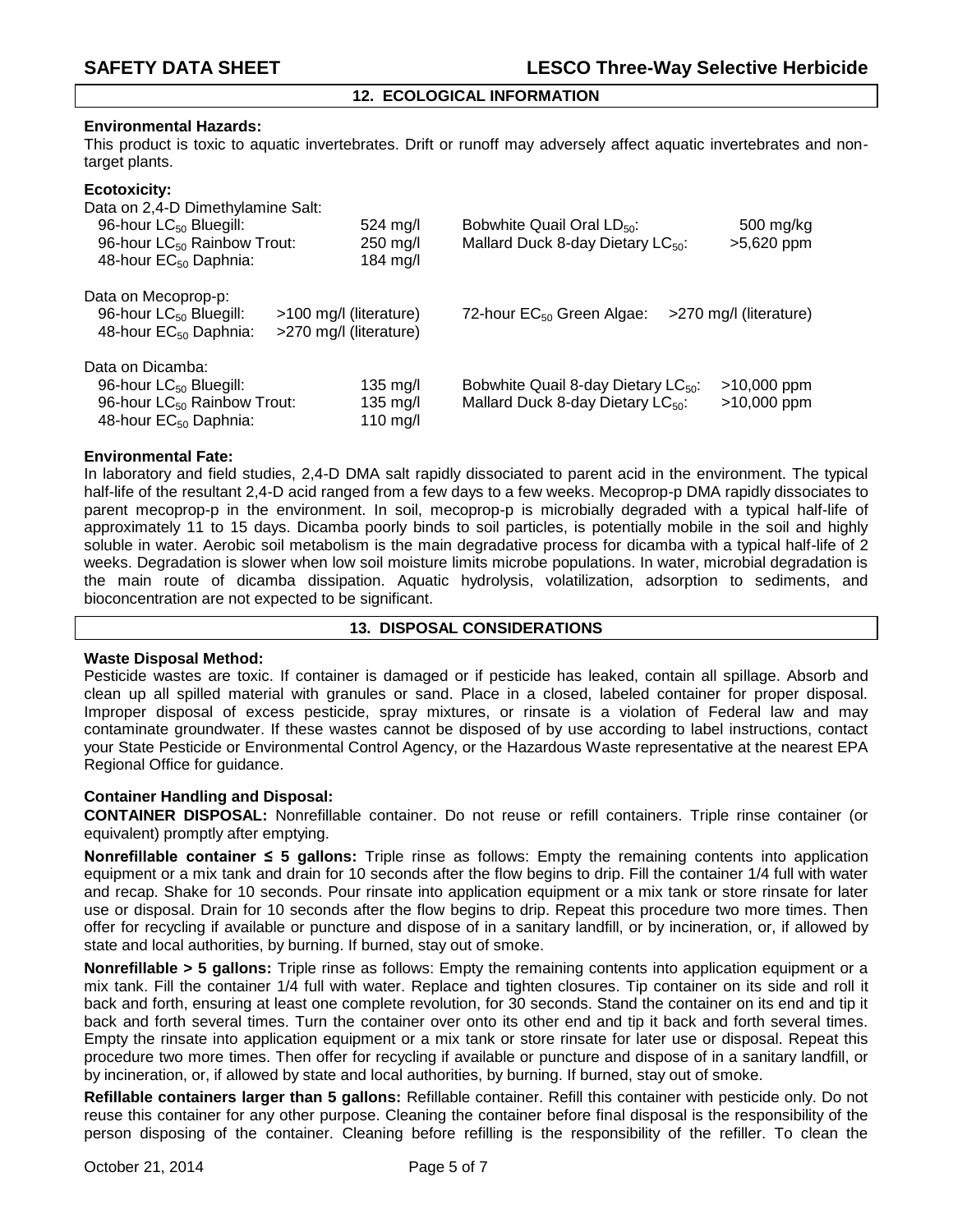# **SAFETY DATA SHEET LESCO Three-Way Selective Herbicide**

container before final disposal, empty the remaining contents from this container into application equipment or a mix tank. Fill the container about 10% full with water. Agitate vigorously or recirculate water with the pump for two minutes. Pour or pump rinsate into application equipment or rinsate collection system. Repeat this rinsing procedure two more times.

# **14. TRANSPORTATION INFORMATION**

Follow the precautions indicated in Section 7: HANDLING AND STORAGE of this SDS.

#### **DOT:**

#### **41 gallons per completed package**

Non Regulated

#### **41 gallons per completed package**

UN 3082, Environmentally hazardous substances, liquid, n.o.s., (2,4-D Salt), 9, III, RQ

#### **IMDG**

Non Regulated

#### **IATA**

Non Regulated

#### **15. REGULATORY INFORMATION**

#### **EPA FIFRA INFORMATION**

This chemical is a pesticide product registered by the United States Environmental Protection Agency and is subject to certain labeling requirements under federal pesticide law. These requirements differ from the classification criteria and hazard information required for safety data sheets (SDS), and for workplace labels of non-pesticide chemicals. The hazard information required on the pesticide label is reproduced below. The pesticide label also includes other important information, including directions for use.

DANGER. Corrosive, causes irreversible eye damage. Do not get in eyes, o on skin or clothing. Harmful if swallowed.

# **U.S. FEDERAL REGULATIONS**

**TSCA Inventory:** This product is exempted from TSCA because it is solely for FIFRA regulated use.

## **SARA Hazard Notification/Reporting:**

## **Hazard Categories Under Criteria of SARA Title III Rules (40 CFR Part 370):** Immediate and Delayed

## **Section 313 Toxic Chemical(s):**

Acetic Acid, (2,4-Dichlorophenoxy)- (CAS No. 94-75-7), 25.38% equivalent by weight in product Mecoprop (CAS No. 93-65-2), 6.75% equivalent by weight in product Dicamba (CAS No. 1918-00-9), 2.30% equivalent by weight in product

## **Reportable Quantity (RQ) under U.S. CERCLA:**

Acetic Acid, (2,4-Dichlorophenoxy)- (CAS No. 94-75-7) 100 pounds Dicamba (CAS No. 1918-00-9) 1,000 pounds

#### **RCRA Waste Code:**

Under RCRA, it is the responsibility of the product user to determine at the time of disposal, whether a material containing the product or derived from the product should be classified as a hazardous waste.

## **State Information:**

Other state regulations may apply. Check individual state requirements.

**California Proposition 65:** Not Listed.